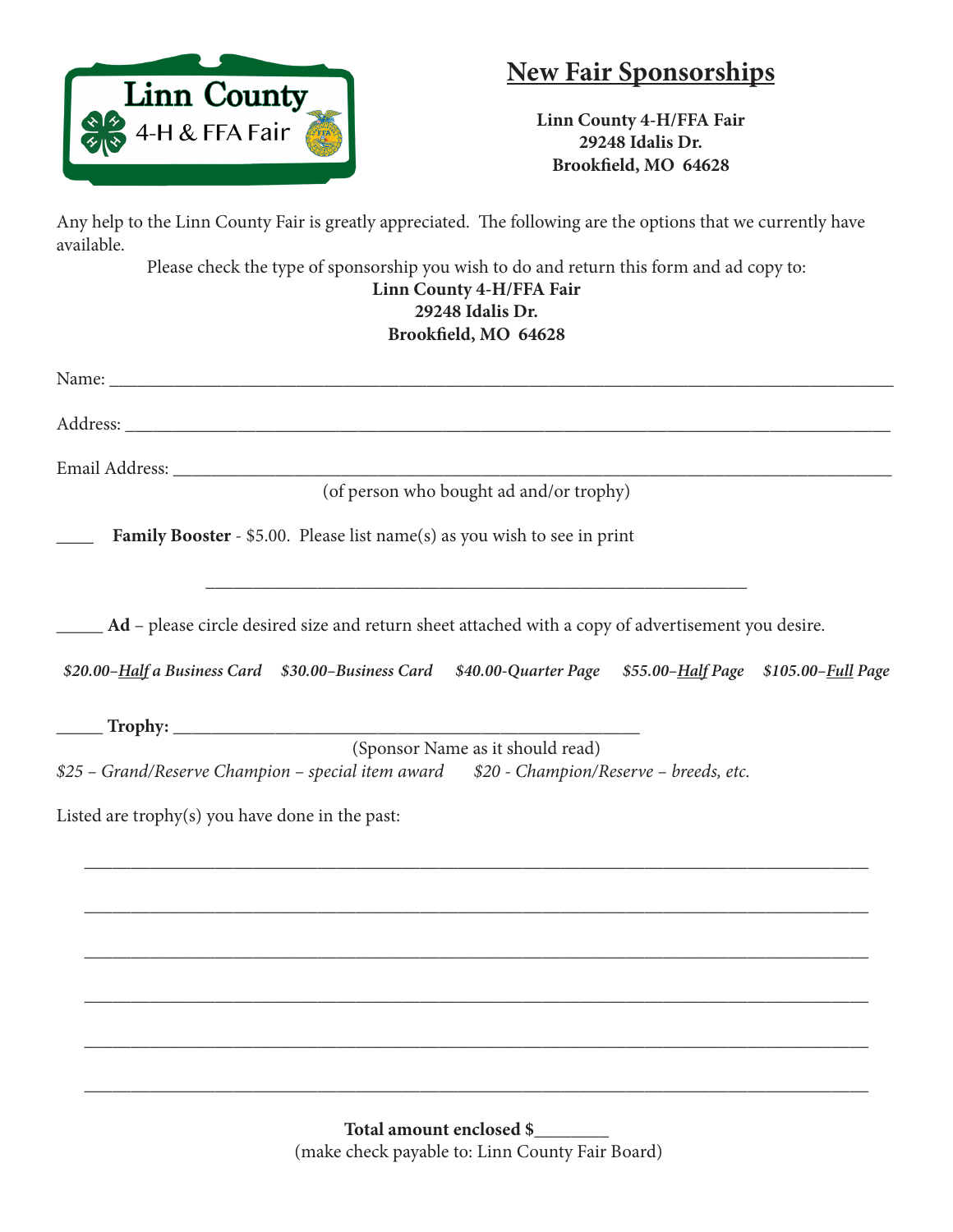## **Linn County 4-H/FFA Fair**



## Advertisement Sizing Sheet